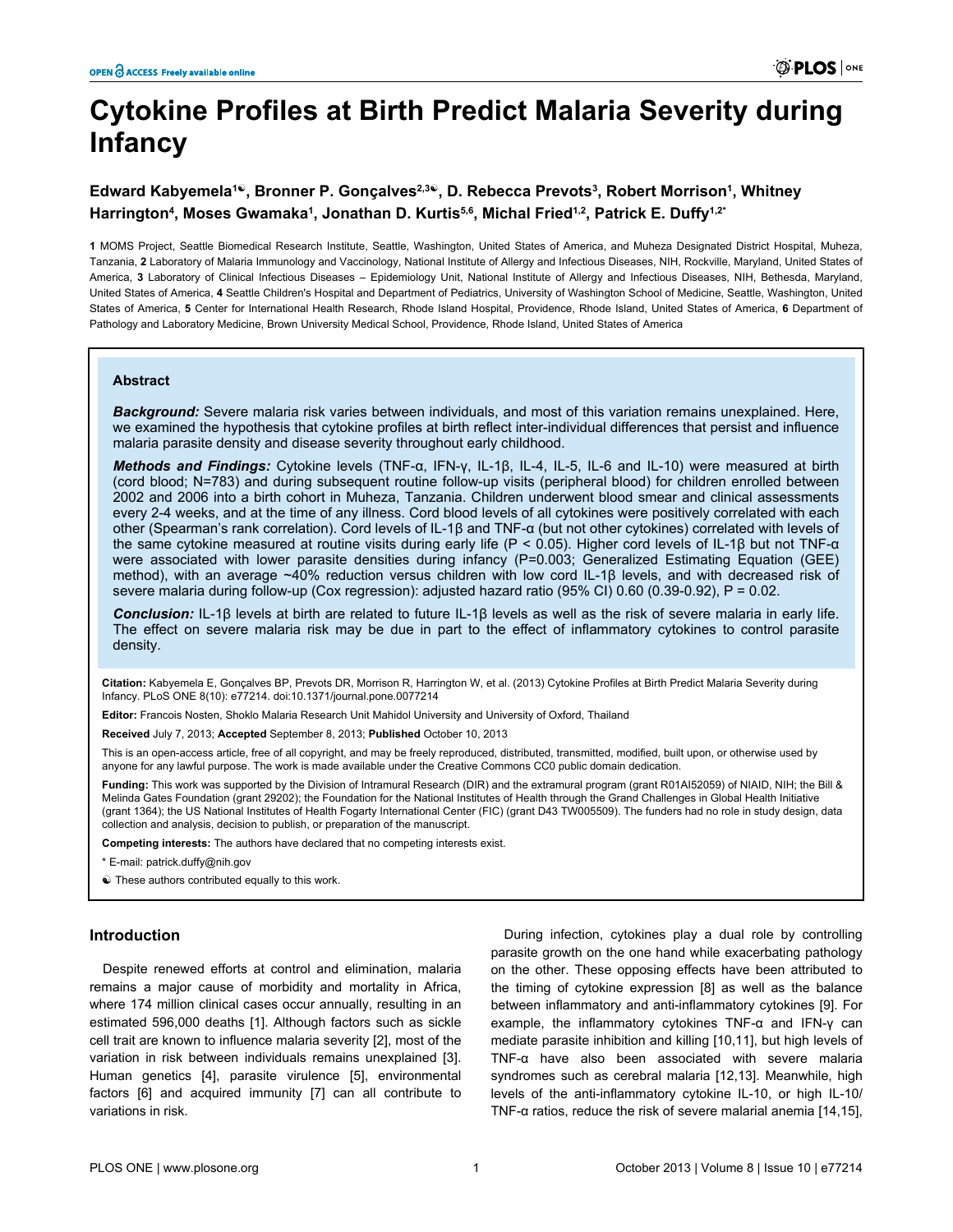despite being associated with reduced parasite clearance in children with uncomplicated malaria [[16](#page-6-0)].

Cytokine levels at birth might reflect inter-individual differences that persist and influence malaria outcomes during childhood. In malaria endemic areas, fetal sensitization to malaria antigens is common: cord blood lymphocytes often respond to stimulation with malaria antigens by proliferating [[17](#page-6-0),[18](#page-6-0)] and producing type 1 and/or type 2 cytokine responses [[19](#page-6-0)]. Some newborns of infected mothers display a "tolerant" phenotype (i.e. PBMC non-responsive to malaria antigens), and have an increased risk of infection and lower hemoglobin levels during early life [\[20\]](#page-6-0).

To test the hypothesis that *in utero* immune profiles will persist during early childhood and influence malaria outcomes, we measured plasma cytokine levels at birth and analysed their relationship with cytokine levels and the risk of severe *P. falciparum* malaria during early life. We report for the first time that high levels of IL-1β in cord blood persist, and are associated with both improved control of parasite density and with decreased risk of severe malaria during infancy.

## **Materials and Methods**

#### **Study population and clinical procedures**

Mothers and newborns were enrolled in a birth cohort study known locally as the Mother-Offspring Malaria Studies (MOMS) Project at Muheza Designated District Hospital, Muheza, Tanzania. Clinical procedures for the MOMS Project have been previously described [\[21\]](#page-6-0). Children whose data are reported in this study were enrolled between September 2002 and May 2006, and were followed for up to 4 years. Twins, stillbirths, early neonatal deaths, infants with any evidence of HIV infection (mother seropositive on voluntary testing, infant presented with suggestive signs or symptoms or suffered HIV/ AIDS-related death during follow-up) or sickle-cell disease were excluded. Of the 882 children who remained after exclusions, 783 had cord blood cytokines measured and were thus included in this analysis.

Children were examined and blood smears obtained by finger or heel prick every 2 weeks during infancy and every 4 weeks post-infancy. Peripheral blood was collected into CPD anticoagulant during routine visits at roughly 3 months of age and then at ~6 month age intervals thereafter. Whenever children developed symptoms, they were examined by a study clinician. Children were classified as having severe malaria according to WHO criteria [[22](#page-6-0)].

## **Ethics**

Written informed consent was obtained from mothers prior to enrollment. Protocols for procedures used in this study were approved by the International Clinical Studies Review Committee of the Division of Microbiology and Infectious Diseases at the US National Institutes of Health, and ethical clearance was obtained from the Institutional Review Boards of Seattle BioMed and the National Medical Research Coordinating Committee in Tanzania.

#### **Laboratory procedures**

Cord blood samples were obtained by clamping the cord and cannulating umbilical vessels immediately after delivery. After removal of the umbilical cord and fetal membranes, placental blood samples were obtained by manual compression of the placental tissue in a grinder. Placental and cord blood samples were anticoagulated with EDTA, and stored on ice until processing the same day.

Malaria parasitemia diagnosis: Parasitemia was defined as identification of any parasites in a Giemsa-stained blood smear by microscopy, after counting at least 200 white blood cells at a magnification of 100x.

Determination of red blood cell disorders: Hemoglobin type (HbAA, HbAS and HbSS) was determined by cellulose acetate paper electrophoresis according to the manufacturer's instructions (Helena Laboratories, Beaumont, Texas, USA). Genotyping for α-thalassemia was done according to the protocol described by Chong et al [[23](#page-6-0)].

Cytokine assays: Plasma was obtained by centrifugation at 3,000 \* *g* for 3 minutes and was stored frozen at -70°C until it was thawed on the day that cytokine assays were performed. Each plasma sample was analysed using a multiplex, beadbased platform (BioPlex; Bio-Rad, Irvine, CA) and custommade assay kits as previously described [[24](#page-7-0)]. For each plasma sample, all analytes were assayed in a single day, thus eliminating freeze-thaw cycles. All pipetting and sample identification were performed with a bar code-enabled, highspeed pipetting robot (Megaflex; Tecan, Research Triangle Park, NC). The detection limits for the different analytes were as follows: TNF-α, 0.10 pg/ml; IFN-γ, 0.04 pg/ml; IL-1β, 0.01 pg/ml; IL-4, 0.3 pg/ml; IL-5, 0.02 pg/ml; IL-6, 1.45 pg/ml; IL-10, 0.02 pg/ml. Cytokine levels were adjusted to account for dilution in anticoagulant at the time of sample collection.

#### **Statistical analysis**

Non-parametric tests (Mann-Whitney and Kruskal Wallis tests) were used to compare cord blood cytokine levels by baseline variables (gender, parity, placental malaria status, birth season, sickle cell and alpha-thalassemia genotypes). Malaria transmission season was defined as high between May and October, based on the peak incidence of parasitemia observed in our cohort. Correlations between cytokines at birth and at routine uninfected healthy visits were evaluated by Spearman's rank correlation coefficient. Bonferroni correction was used in the pairwise correlations between cytokines at birth.

Cox regression models were fitted to evaluate the relationship between cord blood cytokine levels and the time to first episode of severe malaria. Schoenfeld residuals were used to test the proportional hazards assumption. Kaplan-Meier curves were used to display severe malaria rates in children with high versus low levels of cord cytokines IL-1β and TNF-α. To account for the correlation between visits of the same child, the association between cord blood cytokines and parasite density (log-transformed) was assessed by Generalized Estimating Equation (GEE) method. In this analysis, each positive blood smear was included as an observation. Exchangeable correlation structure and identity link function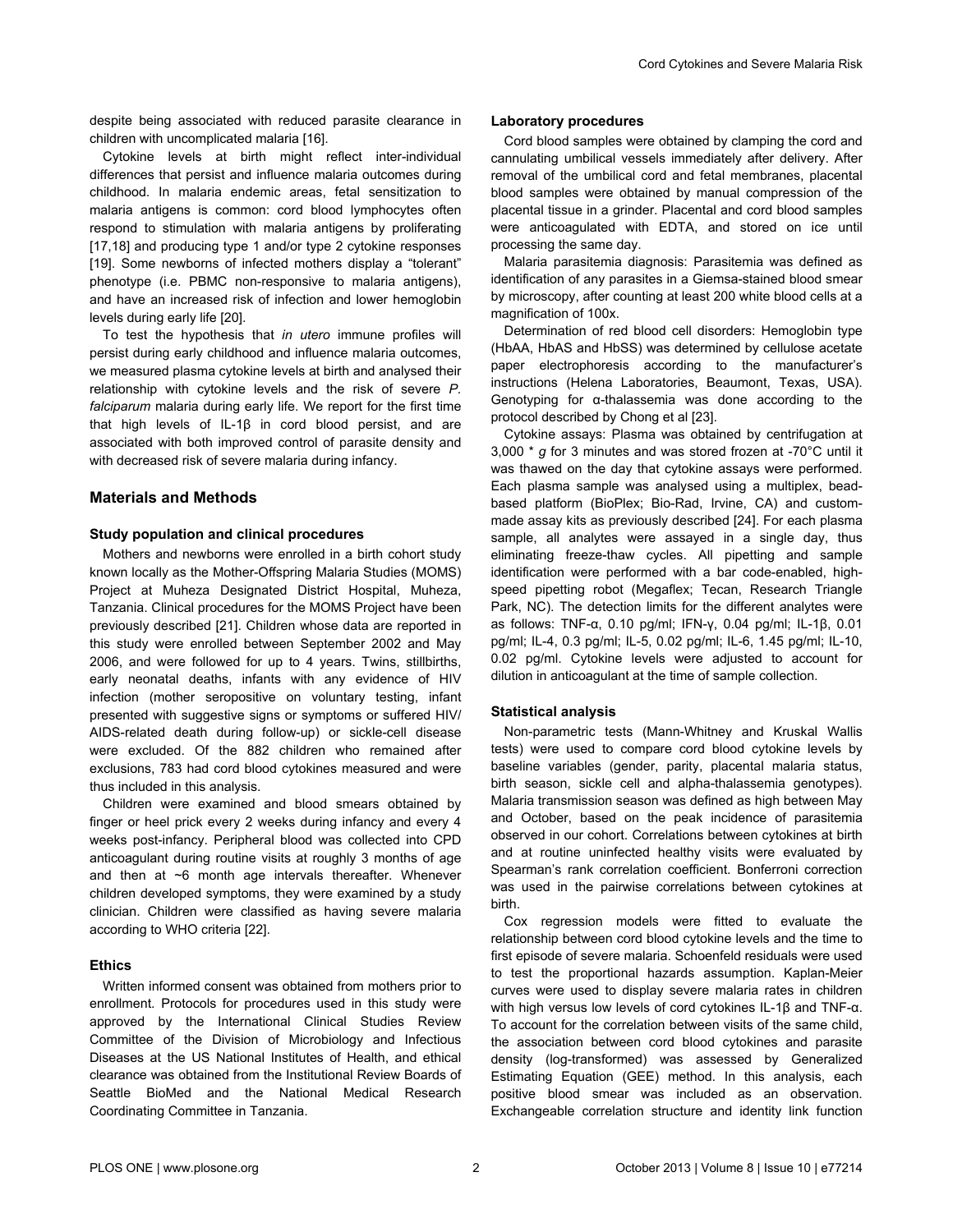<span id="page-2-0"></span>

**Figure 1. Average parasite densities in children with high and low cord IL-1β levels.** Only infections occurring in the first year of life were included in this analysis, since the association between levels of this cytokine at birth and subsequent parasite levels was only present during infancy (GEE model). (N=504, children with at least one infection during infancy) Concentrations of parasites per μL were estimated by assuming 8000 leukocytes/μL of blood. Children were defined as having high cord IL-1β levels if their IL-1β levels at birth were higher than the median in the study population (6 pg/ml); if IL-1β levels at birth were lower than the median value, these levels were considered low. doi: 10.1371/journal.pone.0077214.g001

were used; and robust standard errors were estimated. Cytokine levels were included in Cox and GEE models as binary variables, determined by the median: values above the median were considered high and values below the median, low. Median values (in pg/ml) for cord blood cytokines were: TNF-α, 120.8; IL-1β, 6.0; IL-5, 2.6; IL-6, 7.0; IL-10, 3.5. Models were adjusted for sickle cell trait status, alpha-thalassemia, transmission season, bed net use, and village of residence. Since parity and placental malaria interact to influence malaria infection and clinical malaria risk [[21](#page-6-0),[25](#page-7-0)], these variables were included with interaction term.

Average parasite densities during infections in infants, children aged 1 year or less, were estimated for children with high and low cord IL-1β levels: geometric mean parasite density during visits with infection was calculated for each child; the geometric mean of these values was then estimated for groups with different IL-1β levels at birth (Figure 1).

Data analyses were conducted using STATA version 11.1 (Stata Corporation, College Station, Texas, United States)

## **Results**

#### **Description of the study cohort**

105 (13.4%) newborns were delivered by mothers with placental malaria (PM+), and this was most common in first and second time mothers (19.3%, 18.5% and 7.6% in primiparae, secundiparae and multiparae, respectively; P < 0.001) (Table **1**). Mean birth weight was lower in offspring of PM+ versus PM- women in all parity groups ( $P < 0.05$  for all **Table 1.** Demographic characteristics of the cohort.

|                               | Number (%)       |
|-------------------------------|------------------|
| <b>Parity</b>                 |                  |
| Primiparae                    | 218 (27.8)       |
| Secundiparae                  | 184 (23.5)       |
| Multiparae                    | 381 (48.7)       |
| Gender                        |                  |
| Female                        | 379 (48.4)       |
| Male                          | 404 (51.6)       |
| Placental Malaria (PM) status |                  |
| $PM+$                         | 105(13.4)        |
| PM-                           | 678 (86.6)       |
| <b>Birth season</b>           |                  |
| High                          | 367 (46.9)       |
| Low                           | 416 (53.1)       |
| <b>Residence</b>              |                  |
| <b>Bwembwera</b>              | 132 (16.9)       |
| Magilla                       | 130 (16.6)       |
| Mkanyageni                    | 169 (21.6)       |
| Muheza township               | 352 (45.0)       |
|                               | Median (Q1-Q3)   |
| Follow-up duration (in years) | 2.15 (1.22-2.98) |
|                               | Mean (SD)        |
| Number of visits per child    | 44.6 (19.6)      |

doi: 10.1371/journal.pone.0077214.t001

groups) [[26](#page-7-0)]. 61.5% of children used bed nets. Sickle cell trait was frequent in this population (16.6%).

### **Cord blood cytokine levels vary in relation to** *in utero* **factors**

Cord blood levels of some cytokines differed according to malaria transmission season, placental malaria status and maternal parity ([Table](#page-3-0) **2**). Cord blood IFN-γ was more often detected during high versus low malaria transmission season among primi- (P=0.06) and multiparae (P<0.001), but not secundiparae (P=0.58). Placental malaria and birth during high transmission season were associated with higher cord blood levels of IL-10 (P=0.04 and P=0.05, respectively), a cytokine that is also elevated in maternal samples during episodes of inflammatory placental malaria [\[27,28](#page-7-0)]. Cord blood levels of IL-10 were also significantly higher in primiparae than other groups (P=0.003). Cord IL-4 was more frequently detected in children born during high transmission season (P=0.002). Sickle cell trait and alpha-thalassemia in the children did not influence levels of cord blood cytokines.

## **Pro- and anti-inflammatory cytokines in cord blood are positively correlated**

Pro-inflammatory and anti-inflammatory cytokines can be counter-regulatory. We analysed pairwise relationships between and within these two groups of cytokines at birth [\(Table](#page-3-0) **3**). The pro-inflammatory cytokines TNF-α and IL-1β were highly correlated and both were correlated to IL-4 and IL-10 levels, which suggests that cytokines in cord blood were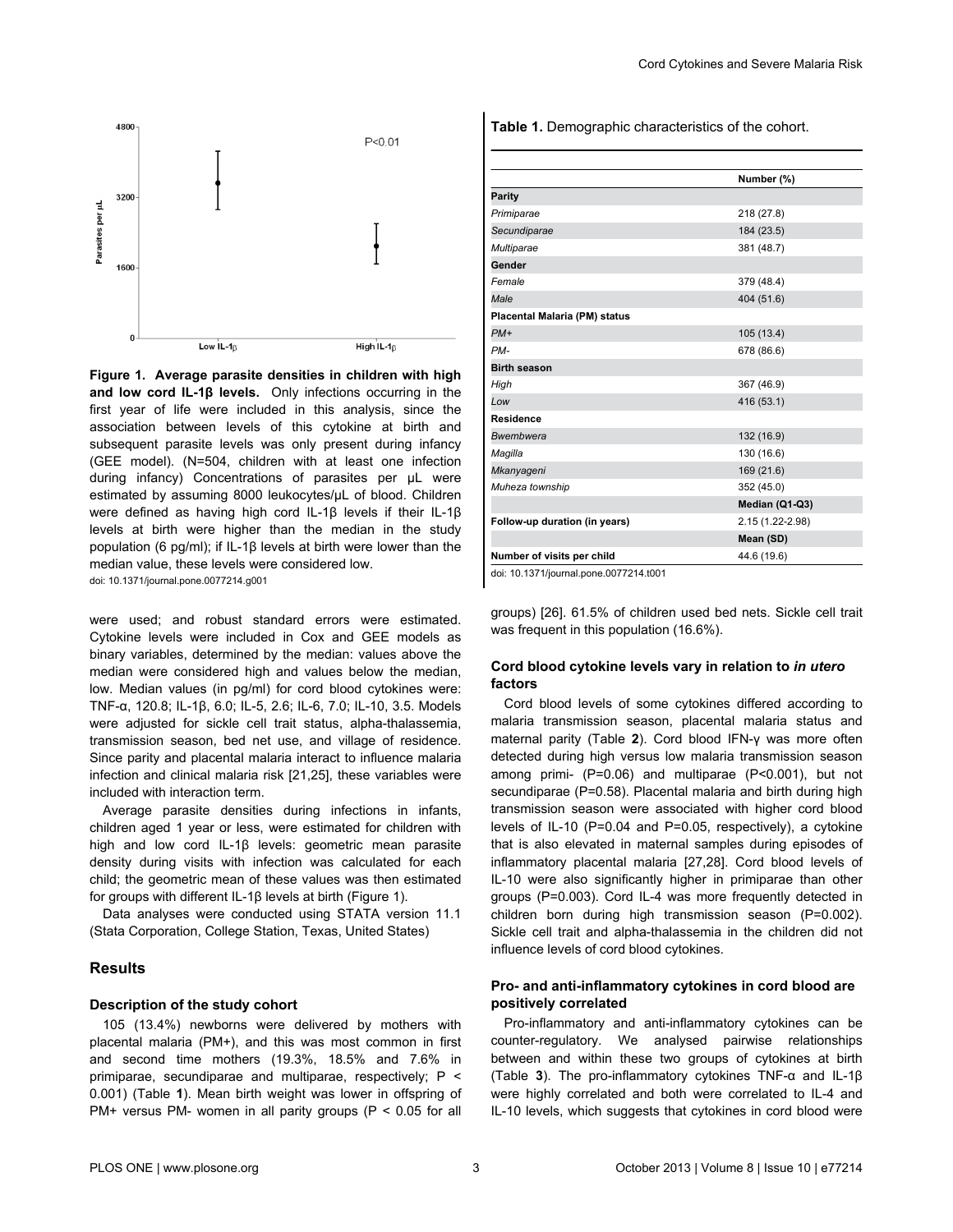<span id="page-3-0"></span>**Table 2.** Cord cytokine levels stratified by parity, transmission season and placental malaria status (Median [Q1-Q3]).

|               | <b>Parity</b>     |                      |                   | <b>Transmission Season</b> |                   |                   | <b>Placental Malaria</b> |                   |                   |         |
|---------------|-------------------|----------------------|-------------------|----------------------------|-------------------|-------------------|--------------------------|-------------------|-------------------|---------|
|               | Primiparae        | Secundiparae         | <b>Multiparae</b> | p-value                    | High              | Low               | p-value                  | $PM +$            | $PM -$            | p-value |
|               | 118.7 (70.5 -     |                      | $116.5(68.1 -$    | 0.15                       | 122.8 (72.1-      | 116.9 (64.5 -     | 0.31                     | 128.9 (79.7 -     | 119.6 (68.2 -     | 0.29    |
| TNF- $\alpha$ | 180.9             | 132.7 (72.2 - 201.9) | 173.8             |                            | 192.7             | 173.5)            |                          | 191)              | $180.7$ )         |         |
| $IL-1\beta$   | $5.8(2.9 - 10.7)$ | $6.4(3.0 - 11.8)$    | $5.9(3 - 11.9)$   | 0.8                        | $5.8(3 - 11.1)$   | $6.3(2.9 - 11.9)$ | 0.84                     | $5.8(3.1 - 9.9)$  | $6.1(3 - 11.9)$   | 0.5     |
| $IL-4$        | 12.4              | 9.8                  | 10.5              | 0.67                       | 14.4              | 7.7               | 0.002                    | 10.5              | 10.9              | 0.89    |
| IL-5          | $2.4(0.7 - 4.9)$  | $2.7(1 - 5.2)$       | $2.7(1.1 - 5.3)$  | 0.35                       | $2.9(0.7 - 5.4)$  | $2.4(1 - 5.2)$    | 0.45                     | $2.5(0.4-6)$      | $2.6(1 - 5.2)$    | 0.39    |
| $IL-6$        | $7.3(2.3 - 17.5)$ | $5.6(1.3 - 15.3)$    | $7.7(2.4 - 20.9)$ | 0.13                       | $6.9(2.3 - 22.3)$ | $7(1.9 - 16.2)$   | 0.44                     | $5.6(1.2 - 12.8)$ | $7.1(2.3 - 19.1)$ | 0.14    |
| IL-10         | $4(2.1 - 6.9)$    | $2.9(1.3 - 5.5)$     | $3.3(1.3 - 5.8)$  | 0.003                      | $3.6(1.6 - 6.5)$  | $3.2(1.5 - 5.3)$  | 0.05                     | $3.9(1.9 - 6.9)$  | $3.3(1.5 - 5.9)$  | 0.04    |
| IFN- $v^*$    | 22.9              | 21.7                 | 18.6              | 0.41                       | 25.6              | 16.1              | 0.001                    | 20.5              | 20.9              | 0.91    |

Cytokine levels are presented as pg/ml.

\*. Percentage with detectable cytokine

doi: 10.1371/journal.pone.0077214.t002

most likely influenced by a common process (eg, inflammation) rather than factors that alter expression of specific cytokines (eg, single nucleotide polymorphisms).

## **IL-1β and TNF-α levels at birth correlate with levels during early childhood**

We examined the relationship between cord levels of cytokines at birth, and levels measured in peripheral blood of these children during follow-up (Table **4**). We included only measurements made at visits when the child was healthy and aparasitemic ( $N = 1,359$  visits). IL-4 and IFN-y levels were often undetectable, and therefore we used logistic regression to analyse these cytokines as binary variables (detectable vs. undetectable). Cord levels of TNF-α and IL-1β correlated significantly to levels measured later in life: TNF-α at birth correlated to levels measured throughout childhood, while IL-1β correlated to levels measured during the first year of life but not thereafter. Cord levels of other cytokines measured in this study did not correlate with peripheral blood levels throughout infancy or early childhood.

### **High IL-1β levels at birth predict reduced parasite densities and severe malaria risk in infancy**

During a malaria infection, pro-inflammatory cytokines are rapidly released from innate and adaptive immune cells, and may contribute to control of parasite density [[29](#page-7-0)]. We analysed the relationship between cord levels of the cytokines IL-1β and TNF-α, and parasite densities during subsequent infections. High levels of IL-1β in cord blood were related to lower parasite levels during infections in infants (P=0.003, GEE model [\[Table](#page-4-0) [5](#page-4-0)]), equal to ~40% reduction in average parasite density (geometric mean parasite density in children with high cord IL-1β 2100 95% CI [1692 - 2607] versus children with low cord IL-1β 3528 95%CI [2927 - 4253] parasites per μL; [Figure 1\)](#page-2-0). Cord TNF-α levels did not predict parasite densities during subsequent infections.

Finally, we analysed the influence of cord blood TNF-α and IL-1β levels on severe malaria risk. Kaplan-Meier curves [\(Figure 2\)](#page-5-0) indicate that children with high cord levels of IL-1β (but not TNF-α) are protected against severe malaria. In Cox **Table 3.** Correlation between cord cytokine levels (Spearman's rank correlation).

|               | TNF- $\alpha$ | IL-1 $\beta$ | $IL-4$ | $IL-5$ | IL-6 | $IL-10$ | IFN-y |
|---------------|---------------|--------------|--------|--------|------|---------|-------|
| TNF- $\alpha$ |               |              |        |        |      |         |       |
| $IL-1\beta$   | 0.64          |              |        |        |      |         |       |
| $IL-4$        | 0.22          | 0.23         |        |        |      |         |       |
| $IL-5$        | 0.4           | 0.34         | 0.17   |        |      |         |       |
| IL-6          | 0.14          | 0.37         | 0.13   | 0.15   |      |         |       |
| $IL-10$       | 0.32          | 0.34         | 0.23   | 0.27   | 0.45 |         |       |
| IFN-y         | 0.35          | 0.3          | 0.34   | 0.25   | 0.16 | 0.34    |       |

All correlations had Bonferroni-adjusted p-values<0.001, except correlations between IL-6 and TNF-α (P=0.002) and between IL-6 and IL-4 (P=0.003) doi: 10.1371/journal.pone.0077214.t003

**Table 4.** Correlation between birth levels and early childhood levels of cytokines.

| Age (in weeks) $TNF-\alpha$ IL-1 $\beta$ |                     |                     | - IL-5  | II-6    | IL-10    | <b>Number of Children</b> |
|------------------------------------------|---------------------|---------------------|---------|---------|----------|---------------------------|
| 12                                       | $0.27$ <sup>*</sup> | $0.16*$             | 0.1     | 0.01    | $\Omega$ | 162                       |
| $12 - 24$                                | $0.18^*$            | $0.14^*$            | 0.06    | 0.07    | 0.04     | 287                       |
| $24 - 48$                                | $0.30^{*}$          | $0.21$ <sup>*</sup> | 0.05    | $-0.01$ | 0.04     | 229                       |
| 48-76                                    | $0.14$ <sup>*</sup> | 0.07                | 0.05    | 0.05    | 0.05     | 225                       |
| 76-100                                   | $0.18^*$            | $-0.04$             | $-0.09$ | 0.07    | 0.08     | 182                       |
| 100-124                                  | $0.23^*$            | 0.07                | 0.1     | $-0.07$ | $-0.01$  | 146                       |
| 124-148                                  | $0.28^*$            | 0.02                | 0.01    | 0.05    | $-0.02$  | 88                        |

Correlation coefficients (Spearman's rank correlation) at different age intervals are presented. IL-4 or IFN-γ were only detected in a minority of samples, and were therefore analyzed by logistic regression to assess whether cytokine positivity at birth predicted cytokine positivity during childhood. Detectable cord levels of IL-4 were associated with detectable IL-4 in samples collected before 12 weeks of age (odds ratio 2.46 95%CI [0.93 - 6.52], P=0.07). Detectable IFN-γ levels at birth were associated with IFN- γ detection in the first 12 weeks of life (odds ratio 2.26 95%CI [1.08 - 4.72], P=0.03), and with IFN- γ negativity between weeks 124 and 148 (odds ratio 0.20 95%CI [0.06 - 0.68], P=0.01).

\*. P<0.05

doi: 10.1371/journal.pone.0077214.t004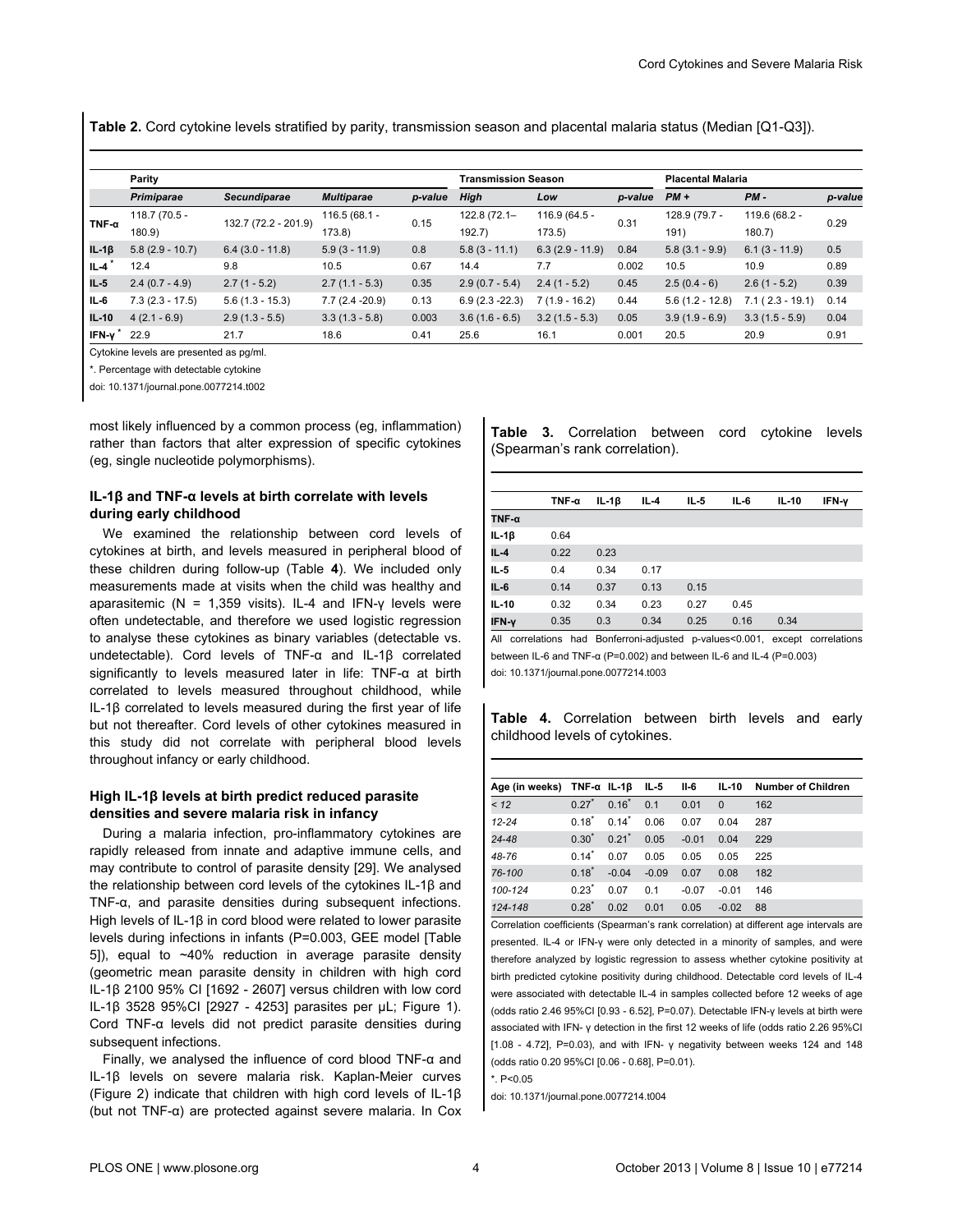<span id="page-4-0"></span>**Table 5.** Cox model on time to first severe malaria episode and GEE model on parasite density.

| <b>Severe Malaria</b>     | Parasite density                    |
|---------------------------|-------------------------------------|
| Cox Model                 | GEE model (< 1st year)"             |
| $0.60$ (0.39-0.92) P=0.02 | $-0.16$ ( $-0.26$ $-0.05$ ) P=0.003 |
| $0.68$ (0.45-1.03) P=0.07 | $-0.09$ ( $-0.20 - 0.01$ ) P=0.09   |
|                           |                                     |

For Cox regression results, hazard ratios adjusted for factors that might influence severe malaria risk (sickle cell trait status, alpha-thalassemia, transmission season, parity vs. placental malaria, bed net use and village of residence) are shown. Regression coefficients are presented for GEE models that assess the influence of IL-1β or TNF-α on parasite density

\*. Hazard ratio

¤. Regression coefficients

doi: 10.1371/journal.pone.0077214.t005

regression analyses, high levels of IL-1β at birth decreased the risk of first severe malaria episode (hazard ratio (95% CI, Pvalue) of  $0.60$  ( $0.39 - 0.92$ ,  $P = 0.02$ )) (Table 5). In a multivariate Cox model that included all cord blood cytokines as well as other baseline covariates, only IL-1β levels at birth had a significant effect on the time to first severe malaria event, reducing the risk of severe malaria episode by 42% (hazard ratio (95% CI, P-value) 0.58 (0.35 - 0.97 , P=0.04)).

## **Discussion**

In this study, we investigated whether cord blood cytokines of children living in a malaria endemic area are related to cytokine levels during early life and whether they predict severe malaria risk. Our results show for the first time that higher levels of the pro-inflammatory cytokine IL-1β at birth are significantly associated with improved control of parasite density and with decreased risk of severe malaria during early life. These findings support the idea that *in utero* sensitization or constitutive expression levels of cytokines, reflected by cord blood cytokine levels, contributes to the risk of severe malaria during childhood.

Previous studies have shown that cord blood cytokine responses might influence the risk of common childhood diseases. In the US, greater IFN-γ secretion by cord blood mononuclear cells (CBMC) reduces the risk of acute lower respiratory illness in the first year of life [\[30](#page-7-0)]. In a prospective birth cohort study in Kenya, children of malaria-infected women whose CBMC did not produce cytokines (IFN-γ, IL-2, IL-13, and/or IL-5) in response to blood stage malaria antigens were at increased risk of infection and had lower hemoglobin levels during childhood [\[20\]](#page-6-0). The effect of specific cytokines or immune responses on malaria severity has not previously been assessed.

In our birth cohort, infants with high levels of TNF-α and IL-1β at birth persist in this pattern during infancy, and these intrinsically higher levels might act early during an infection to control parasite density. TNF-α is a major effector cytokine and is implicated in both protection and pathogenicity during malaria infection. Several studies have observed that plasma levels of TNF–α are significantly higher in infected humans

presenting with severe malaria [\[12,13\]](#page-6-0). In our study, high cord levels of TNF-α were associated with decreased risk of severe malaria, although this association was only marginally significant. The protective role of  $TNF-\alpha$  is suggested by animal studies in which malaria-resistant C57BL/6 mice had higher levels of TNF-α mRNA in the spleen and liver during the early phase of infection, which enhanced clearance of infection [\[31\]](#page-7-0). In humans, TNF-α production during the acute phase of malaria similarly predicts a more rapid clinical and parasitological cure [\[32,33\]](#page-7-0). In a prospective study from Papua New Guinea, children with increased TNF-α levels during a *P. falciparum* infection were at lower risk of subsequent *P. falciparum* clinical episodes [\[34\]](#page-7-0), which is consistent with more rapid clearance of parasites. In Gabon, children with a history of severe malaria had fewer T cells producing TNF-α in response to parasite antigen than children with a history of only mild malaria [\[35](#page-7-0)].

IL-1 acts synergistically with TNF-α to enhance NO and IFNγ production in murine models of malaria [\[36\]](#page-7-0). PBMC IFN-γ production in response to malaria antigens has been associated with protection against reinfection in children with mild malaria [\[37\]](#page-7-0), and NO has a direct parasite killing effect [[38](#page-7-0)]. IL-1 also inhibits the intra-hepatocytic development of the rodent malaria parasite *P. yoelii*, an effect partly mediated by IL-6 secretion [\[39\]](#page-7-0), and controls blood stage parasitemia in mice infected with *P. berghei* [\[40\]](#page-7-0). Our finding that high levels of cord blood IL-1β reduce the risk of severe malaria is also consistent with a study showing that IL-1β promoter haplotype -31C/-511A is associated with decreased production of IL-1 and increased risk of severe malarial anaemia in Kenyan children [\[41\]](#page-7-0). In our cohort, the protection associated with cord IL-1β against both parasite density and SM during infancy (reductions of ~40% and 40%, respectively) was similar in degree to the independent effects of HbAS throughout early childhood (reductions of 42% and 43%). Future studies should assess the contribution of polymorphisms affecting the inflammasome, a multi-protein complex responsible for processing and secretion of IL-1β: mutations that enhance inflammasome activity might result in increased levels of IL-1β at birth and afterwards.

Malaria infection during pregnancy modifies the risk of malaria infection and disease for the offspring [[25,42\]](#page-7-0). In Tanzania, we previously observed that offspring of infected multiparae but not primiparae have increased risk of malaria infection [\[21\]](#page-6-0), and more recently that these offspring have an increased risk of severe malaria (manuscript submitted). In Gabon, Schwarz et al found that the risk of clinical malaria is higher in children born to multigravidae with placental malaria [[25](#page-7-0)]. We speculated that the effect of pregnancy malaria on malaria outcomes in their offspring might be mediated by altered cytokine responses in offspring that would be evident at birth. However our analyses do not identify a relationship of placental malaria at delivery to cord levels of IL-1β. Further research is warranted to identify the mechanisms by which maternal malaria modifies the risk of childhood malaria in offspring.

Future studies should also determine the mechanisms that control or modify cord blood cytokine profiles. Other maternal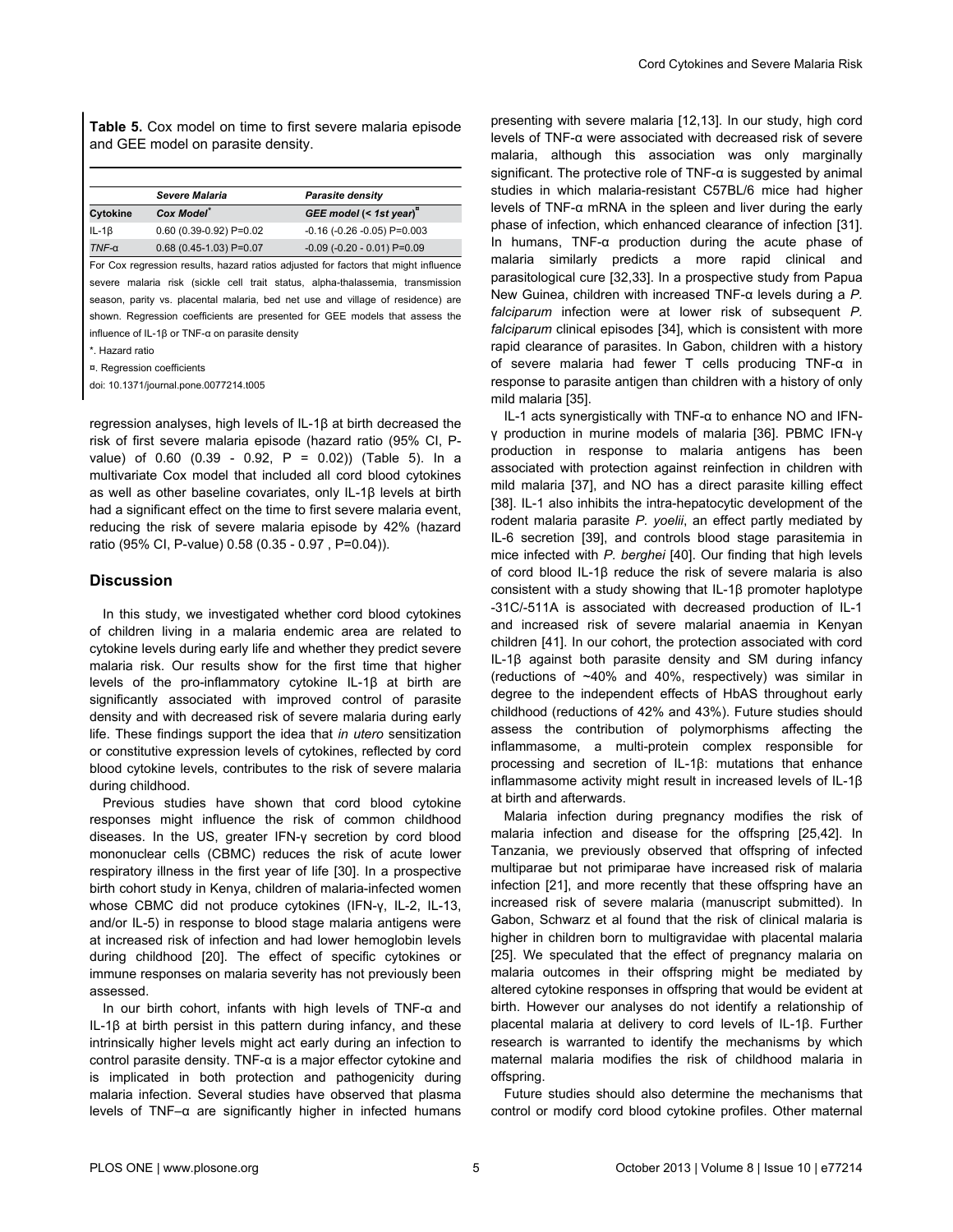<span id="page-5-0"></span>

**Figure 2. Kaplan-Meier curves for the risk of severe malaria.** (a) High cord levels of IL-1β were associated with longer time to first severe malaria episode (P=0.008, log-rank test); (b) High levels of TNF-α at birth were marginally associated with a longer time to first severe malaria episode (P=0.08, log-rank test). High levels of cord IL-1β and TNF-α were defined based on median values (TNF-α 120.8 pg/ml; IL-1β 6 pg/ml). doi: 10.1371/journal.pone.0077214.g002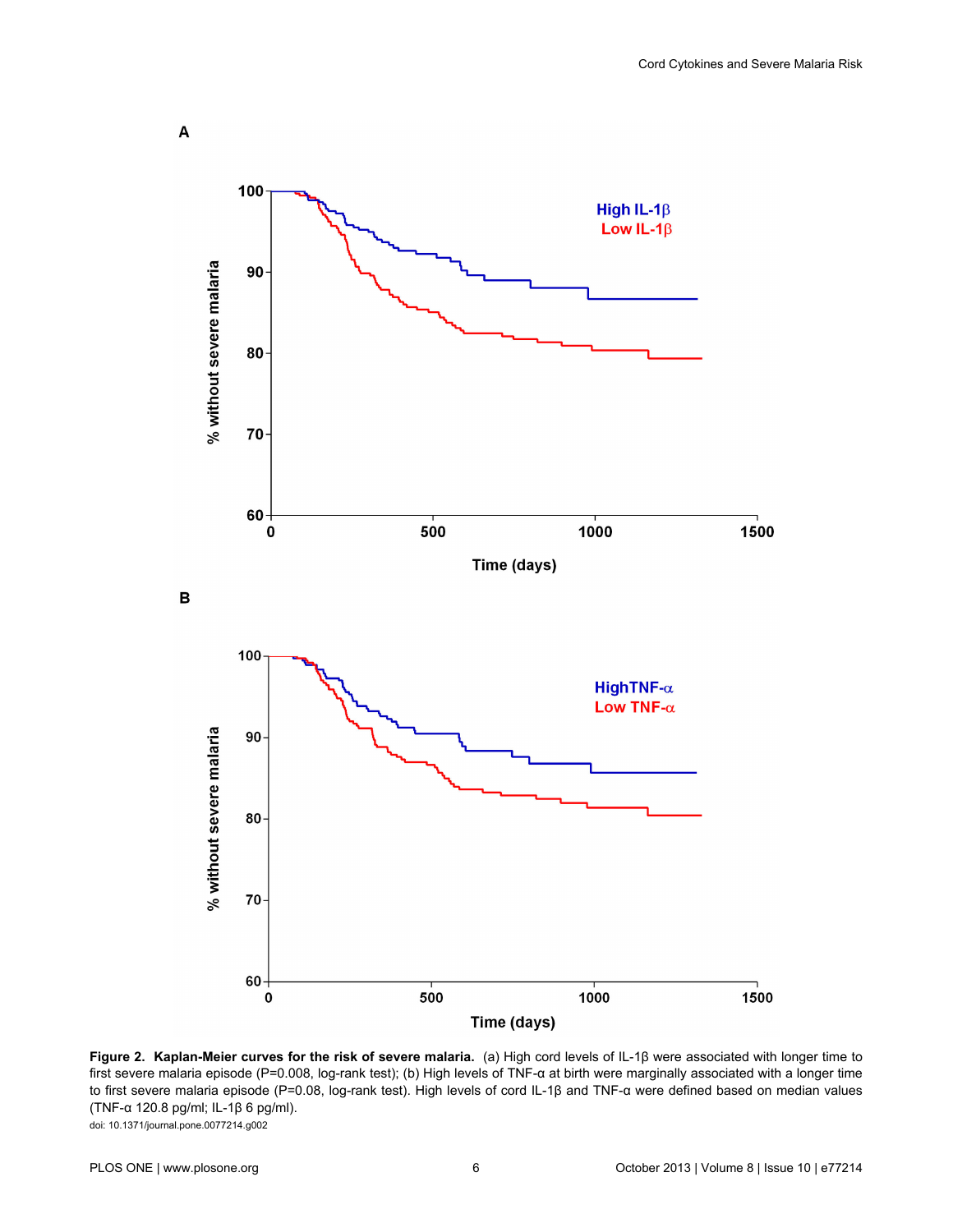<span id="page-6-0"></span>infections endemic in the study area such as lymphatic filariasis could be modifying cord blood cytokine production, but were not studied in this cohort. Alternatively, children may have intrinsic differences in cytokine expression, owing to, for example, genetic polymorphisms or *in utero* imprinting, and these differences could influence parasite density and severe malaria risk during early life. We have found that all cytokines tested are positively correlated at birth, suggesting that cytokine levels in cord blood might have been influenced by a common mechanism (such as inflammation) more so than by individual genetic polymorphisms.

Severe malaria represents a heterogeneous group of clinical presentations, including severe anemia, cerebral malaria, and respiratory distress, among others. These different syndromes might be associated with specific immune responses: for example, children with severe anemia have lower IL-10 levels compared to children with cerebral malaria [14[,43\]](#page-7-0). Future studies with sufficient sample sizes should assess whether elevated IL-1β levels at birth reduce risk of all severe malaria symptoms equally or only of specific syndromes, and also whether a threshold level of IL-1β is required for the protective effect.

In conclusion, IL-1β levels in cord blood predict IL-1β levels, parasite density, and severe malaria risk throughout infancy.

#### **References**

- 1. (2012) World Malaria Report. Geneva: World Health Organization.
- 2. Williams TN, Mwangi TW, Wambua S, Alexander ND, Kortok M et al. (2005) Sickle cell trait and the risk of Plasmodium falciparum malaria and other childhood diseases. J Infect Dis 192: 178-186. doi: [10.1086/430744](http://dx.doi.org/10.1086/430744). PubMed: [15942909](http://www.ncbi.nlm.nih.gov/pubmed/15942909).
- 3. Mackinnon MJ, Mwangi TW, Snow RW, Marsh K, Williams TN (2005) Heritability of malaria in Africa. PLOS Med 2: e340. doi[:10.1371/](http://dx.doi.org/10.1371/journal.pmed.0020340) [journal.pmed.0020340](http://dx.doi.org/10.1371/journal.pmed.0020340). PubMed: [16259530](http://www.ncbi.nlm.nih.gov/pubmed/16259530).
- 4. Fortin A, Stevenson MM, Gros P (2002) Susceptibility to malaria as a complex trait: big pressure from a tiny creature. Hum Mol Genet 11: 2469-2478. doi[:10.1093/hmg/11.20.2469](http://dx.doi.org/10.1093/hmg/11.20.2469). PubMed: [12351583](http://www.ncbi.nlm.nih.gov/pubmed/12351583).
- 5. Gupta S, Hill AV, Kwiatkowski D, Greenwood AM, Greenwood BM et al. (1994) Parasite virulence and disease patterns in Plasmodium falciparum malaria. Proc Natl Acad Sci U S A 91: 3715-3719. doi: [10.1073/pnas.91.9.3715](http://dx.doi.org/10.1073/pnas.91.9.3715). PubMed: [8170975](http://www.ncbi.nlm.nih.gov/pubmed/8170975).
- 6. Al-Taiar A, Assabri A, Al-Habori M, Azazy A, Algabri A et al. (2009) Socioeconomic and environmental factors important for acquiring nonsevere malaria in children in Yemen: a case-control study. Trans R Soc Trop Med Hyg 103: 72-78. doi:[10.1016/j.trstmh.2008.09.010.](http://dx.doi.org/10.1016/j.trstmh.2008.09.010) PubMed: [18950826.](http://www.ncbi.nlm.nih.gov/pubmed/18950826)
- 7. Doolan DL, Dobaño C, Baird JK (2009) Acquired immunity to malaria. Clin Microbiol Rev 22: 13-36. doi:[10.1128/CMR.00025-08.](http://dx.doi.org/10.1128/CMR.00025-08) PubMed: [19136431.](http://www.ncbi.nlm.nih.gov/pubmed/19136431)
- 8. Angulo I, Fresno M (2002) Cytokines in the pathogenesis of and protection against malaria. Clin Diagn Lab Immunol 9: 1145-1152. PubMed: [12414742.](http://www.ncbi.nlm.nih.gov/pubmed/12414742)
- 9. Dodoo D, Omer FM, Todd J, Akanmori BD, Koram KA et al. (2002) Absolute levels and ratios of proinflammatory and anti-inflammatory cytokine production in vitro predict clinical immunity to Plasmodium falciparum malaria. J Infect Dis 185: 971-979. doi:[10.1086/339408.](http://dx.doi.org/10.1086/339408) PubMed: [11920322.](http://www.ncbi.nlm.nih.gov/pubmed/11920322)
- 10. Rockett KA, Awburn MM, Aggarwal BB, Cowden WB, Clark IA (1992) In vivo induction of nitrite and nitrate by tumor necrosis factor, lymphotoxin, and interleukin-1: possible roles in malaria. Infect Immun 60: 3725-3730. PubMed: [1500182.](http://www.ncbi.nlm.nih.gov/pubmed/1500182)
- 11. Bouharoun-Tayoun H, Oeuvray C, Lunel F, Druilhe P (1995) Mechanisms underlying the monocyte-mediated antibody-dependent killing of Plasmodium falciparum asexual blood stages. J Exp Med 182: 409-418. doi[:10.1084/jem.182.2.409](http://dx.doi.org/10.1084/jem.182.2.409). PubMed: [7629503](http://www.ncbi.nlm.nih.gov/pubmed/7629503).
- 12. Grau GE, Taylor TE, Molyneux ME, Wirima JJ, Vassalli P et al. (1989) Tumor necrosis factor and disease severity in children with falciparum<br>malaria. N Engl J Med 320: 1586-1591. doi:10.1056/ malaria. N Engl J Med 320: [NEJM198906153202404](http://dx.doi.org/10.1056/NEJM198906153202404). PubMed: [2657427](http://www.ncbi.nlm.nih.gov/pubmed/2657427).

Therefore, factors that influence the cytokine profile or proinflammatory bias of the unborn child may have a significant impact on the outcome of malaria infections throughout early life. Placental malaria also increases parasite density and severe malaria risk in offspring, but it does not influence cord cytokine levels and therefore acts independently of the cord cytokine effect. Further study is needed to identify the factors that influence the fetal cytokine profile, as well as interventions that might target these factors to improve malaria outcomes during early childhood.

#### **Acknowledgements**

We thank the mothers and their children in Muheza District for participation in the studies. Theonest Mutabingwa led the clinical team that managed the care and data collection for study participants.

## **Author Contributions**

Conceived and designed the experiments: PED MF. Performed the experiments: EK MG JDK WH. Analyzed the data: EK BG RM DRP. Contributed reagents/materials/analysis tools: JDK DRP. Wrote the manuscript: PED MF EK BG.

- 13. Kwiatkowski D, Hill AV, Sambou I, Twumasi P, Castracane J et al. (1990) TNF concentration in fatal cerebral, non-fatal cerebral, and uncomplicated Plasmodium falciparum malaria. Lancet 336: 1201-1204. doi[:10.1016/0140-6736\(90\)92827-5](http://dx.doi.org/10.1016/0140-6736(90)92827-5). PubMed: [1978068](http://www.ncbi.nlm.nih.gov/pubmed/1978068).
- 14. Kurtzhals JA, Adabayeri V, Goka BQ, Akanmori BD, Oliver-Commey JO et al. (1998) Low plasma concentrations of interleukin 10 in severe malarial anaemia compared with cerebral and uncomplicated malaria.<br>Lancet 351: 1768-1772. doi:10.1016/S0140-6736(97)09439-7. Lancet 351: 1768-1772. doi:[10.1016/S0140-6736\(97\)09439-7](http://dx.doi.org/10.1016/S0140-6736(97)09439-7). PubMed: [9635949.](http://www.ncbi.nlm.nih.gov/pubmed/9635949)
- 15. Othoro C, Lal AA, Nahlen B, Koech D, Orago AS et al. (1999) A low interleukin-10 tumor necrosis factor-alpha ratio is associated with malaria anemia in children residing in a holoendemic malaria region in western Kenya. J Infect Dis 179: 279-282. doi:[10.1086/314548](http://dx.doi.org/10.1086/314548). PubMed: [9841855.](http://www.ncbi.nlm.nih.gov/pubmed/9841855)
- 16. Hugosson E, Montgomery SM, Premji Z, Troye-Blomberg M, Björkman A (2004) Higher IL-10 levels are associated with less effective clearance of Plasmodium falciparum parasites. Parasite Immunol 26: 111-117. doi[:10.1111/j.0141-9838.2004.00678.x.](http://dx.doi.org/10.1111/j.0141-9838.2004.00678.x) PubMed: [15279621.](http://www.ncbi.nlm.nih.gov/pubmed/15279621)
- 17. Fievet N, Ringwald P, Bickii J, Dubois B, Maubert B et al. (1996) Malaria cellular immune responses in neonates from Cameroon. Parasite Immunol 18: 483-490. doi:[10.1046/j.1365-3024.1996.d01-19.x](http://dx.doi.org/10.1046/j.1365-3024.1996.d01-19.x). PubMed: [9226685.](http://www.ncbi.nlm.nih.gov/pubmed/9226685)
- 18. King CL, Malhotra I, Wamachi A, Kioko J, Mungai P et al. (2002) Acquired immune responses to Plasmodium falciparum merozoite surface protein-1 in the human fetus. J Immunol 168: 356-364. PubMed: [11751981.](http://www.ncbi.nlm.nih.gov/pubmed/11751981)
- 19. Malhotra I, Mungai P, Muchiri E, Ouma J, Sharma S et al. (2005) Distinct Th1- and Th2-Type prenatal cytokine responses to Plasmodium falciparum erythrocyte invasion ligands. Infect Immun 73: 3462-3470. doi[:10.1128/IAI.73.6.3462-3470.2005](http://dx.doi.org/10.1128/IAI.73.6.3462-3470.2005). PubMed: [15908375](http://www.ncbi.nlm.nih.gov/pubmed/15908375).
- 20. Malhotra I, Dent A, Mungai P, Wamachi A, Ouma JH et al. (2009) Can prenatal malaria exposure produce an immune tolerant phenotype? A prospective birth cohort study in Kenya. PLOS Med 6: e1000116.
- 21. Mutabingwa TK, Bolla MC, Li JL, Domingo GJ, Li X et al. (2005) Maternal malaria and gravidity interact to modify infant susceptibility to malaria. PLOS Med 2: e407. doi:[10.1371/journal.pmed.0020407](http://dx.doi.org/10.1371/journal.pmed.0020407). PubMed: [16259531.](http://www.ncbi.nlm.nih.gov/pubmed/16259531)
- 22. (2000) Severe falciparum malaria. World Health Organization, Communicable Diseases Cluster. Trans R Soc Trop Med Hyg 94 Suppl 1: S1-90. doi[:10.1016/S0035-9203\(00\)90413-9.](http://dx.doi.org/10.1016/S0035-9203(00)90413-9) PubMed: [11103309.](http://www.ncbi.nlm.nih.gov/pubmed/11103309)
- 23. Chong SS, Boehm CD, Higgs DR, Cutting GR (2000) Single-tube multiplex-PCR screen for common deletional determinants of alphathalassemia. Blood 95: 360-362. PubMed: [10607725.](http://www.ncbi.nlm.nih.gov/pubmed/10607725)